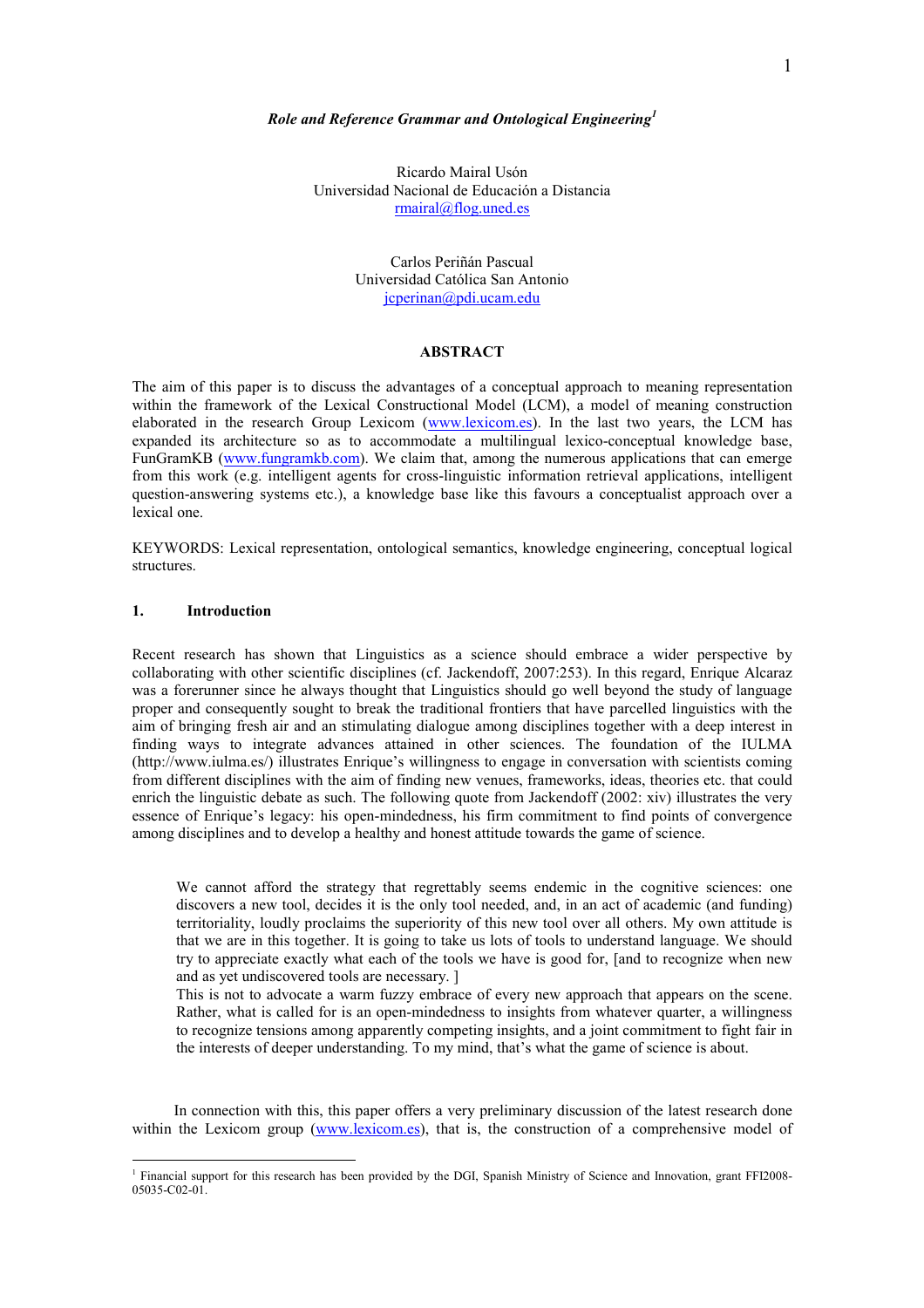meaning construction together with a large-scale lexico-conceptual knowledge base, a scientific task that demands the collaboration of both linguists and knowledge engineers. We claim that linguistics as a science needs to speak to other sciences if ground-breaking advances in the structure of language want to be attained, not to mention the impact of linguists' expertise on other fields of knowledge.

#### 2. The scientific context

With the advent of the Web 3.0, or the Semantic Web, new search engines are being developed so that these can ultimately understand natural language queries and consequently information extraction or retrieval applications can provide much more efficient results than those obtained at present. In connection with this, a great number of research groups are now working on the development of intelligent agents that facilitate a more efficient access to information. These projects demand the expertise of linguists and knowledge engineers, each team working on the linguistic and the computational side respectively.

We maintain that a delicate semantic description such as that posited in the Lexical Constructional Model  $(LCM)^2$  could fill in a gap in computational lexicography where, recall pace Velardi et alii (1991), the following two approaches are distinguished: the conceptual content of lexical units<sup>3</sup> can be described by means of semantic features or primitives (i.e. conceptual meaning), or through associations with other lexical units in the lexicon (i.e. relational meaning). Strictly speaking, the latter doesn't give a real definition of the lexical unit, but it describes its usage in the language via "meaning relations" with other lexical units.<sup>4</sup> Most current natural language processing (NLP) systems adopt a relational approach to represent lexical meanings, since it is easier to state associations among lexical units in the way of meaning relations than describing formally the conceptual content of lexical units. However, although large-scale development of deep-semantic resources requires a lot of time, effort and expertise, two main deficiencies in surface semantics can be definitely overcome: its expressive power is dramatically restricted, and redundancy is highly spread through the knowledge base, as has been shown by Periñán-Pascual and Arcas-Túnez (2007b).

In connection with this, we have expanded and adapted previous work by Periñán-Pascual and Arcas-Túnez (2004, 2007a,b, 2008) and have developed an updated version of FunGramKB, a lexicoconceptual knowledge base that integrates very rich semantic and syntactic information that allows the development of natural language applications. In what follows, we will describe the linguistic and the technological contexts serving as a backdrop against which we will discuss the advantages of a conceptual approach for the anatomy of the lexicon as conceived in Role and Reference Grammar (RRG), a moderate functional theory of language (cf. Van Valin, 2005).

### 2.1. The linguistic context: levels of meaning construction

 $\overline{a}$ 

In the last few years Mairal and Ruiz de Mendoza (2009) and Ruiz de Mendoza and Mairal (2008) have developed the Lexical Constructional Model (LCM), a model that accounts for all those aspects involved in meaning construction, including those that go beyond core grammar, i.e. pragmatic implicature, illocutionary force and discourse coherence. Unlike some other existing linguistic models, the LCM is meant to provide an exhaustive, fine-grained description of meaning, which will then serve as input for the syntactic apparatus, the output of which will be mapped to phonological form.<sup>5</sup> The LCM distinguishes the following levels of meaning construction (cf. Ruiz de Mendoza and Mairal, 2008):

Level 1 or argumental layer is concerned with those linguistic features producing core grammar characterizations.

Level 2 or implicational layer includes the set of linguistic mechanisms accounting for heavily conventionalized situation-based low-level meaning implications.

Level 3 or illocutionary layer is concerned with those linguistic aspects that account for conventionalized illocutionary meaning (situation-based high-level implications).

<sup>&</sup>lt;sup>2</sup> We refer the reader to the webpage  $\underline{www.lexicom.es}$  for a full description and coverage of the LCM.

<sup>&</sup>lt;sup>3</sup> In this paper, the term "lexical unit" is used as a synonym of "predicate", i.e. content words to which morphosyntactic and semantic properties are assigned.

<sup>&</sup>lt;sup>4</sup> EuroWordNet (Alonge *et alii* 1998, Vossen 1998) is one of the best-known examples of a multilingual "relational" database, which provides elaborate lexical networks by means of semantic relations between *synsets* (or clusters of synonymous words) within every language-dependent wordnet.<br>
<sup>5</sup> For the syntactic apparatus, the LC

For the syntactic apparatus, the LCM follows the RRG linking algorithm in the sense that theoretical notions such as macroroles, privileged syntactic arguments etc. are used for the description of the syntactic phase. In other words, we could say that the LCM provides a thorough semantic description that enriches the RRG semantic representation.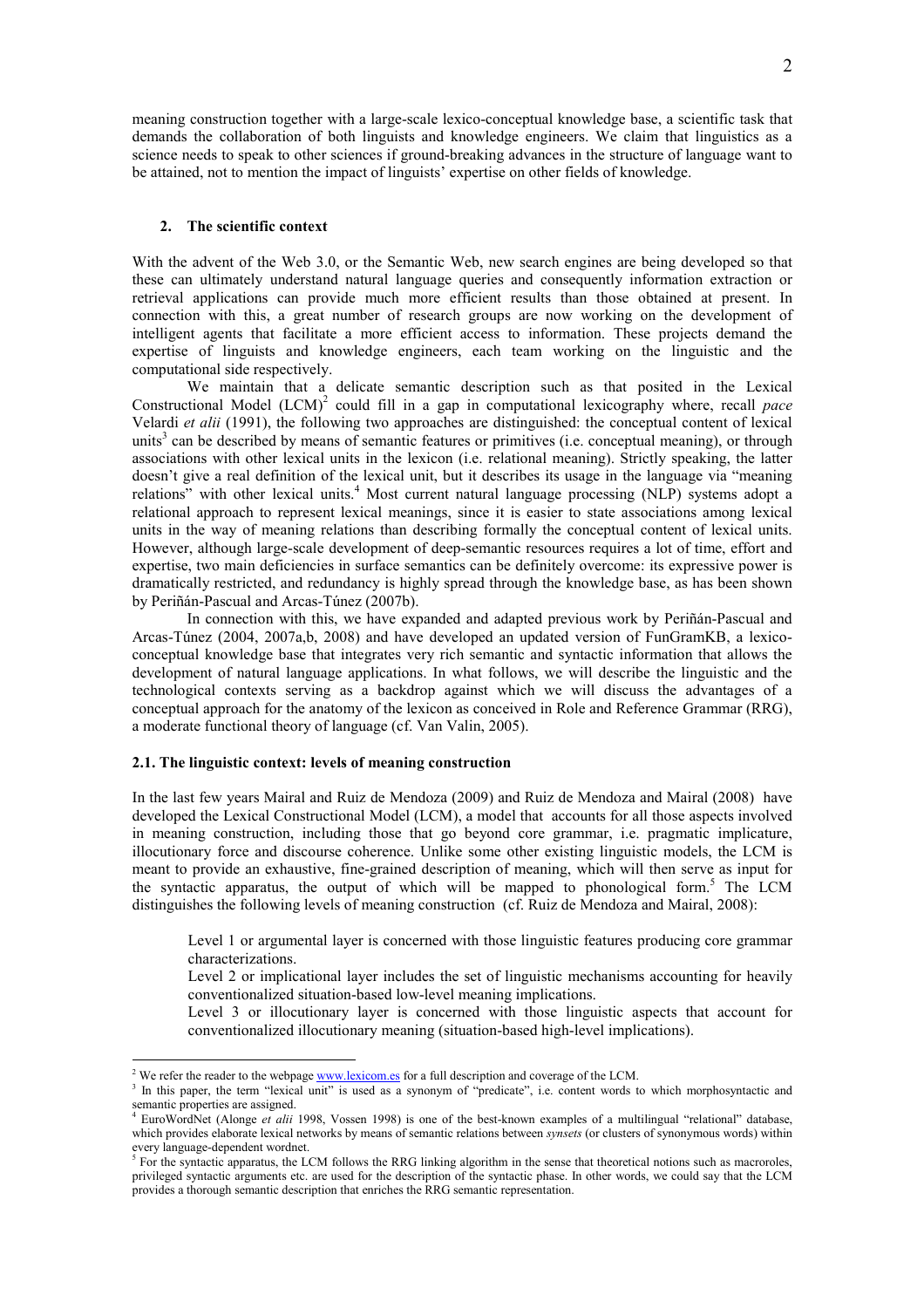Level 4 or discoursive layer captures the set of linguistic mechanisms that are based on very schematic discourse structures.

These four different layers are interrelated by two cognitive processes: subsumption and cueing. In order to illustrate how the LCM provides fully-fledged semantic descriptions, let us see the format of a lexical entry as represented in the argumental module (cf. Ruiz de Mendoza and Mairal, 2008).

Lexical entries are represented in terms of 'lexical templates', which are originally a development of the logical structures in RRG (cf. Van Valin and LaPolla, 1997; Van Valin, 2004, 2005). Recall that RRG uses a decompositional system for representing the semantic and argument structure of verbs and other predicates (i.e. logical structures). The verb class adscription system is based on the Aktionsart distinctions proposed in Vendler (1967), and the decompositional system is a variant of the one proposed in Dowty (1979). Verb classes are divided into states, activities, achievements, semelfactives, and accomplishments, together with their corresponding causatives. Table 1 shows a representation of each verb class with their corresponding formalism (cf. Van Valin, 2005:45).

| <b>VERB CLASS</b>   | <b>LOGICAL STRUCTURE</b>                                  | <b>EXAMPLE</b> | <b>INSTANTIATION OF LS</b>                        |
|---------------------|-----------------------------------------------------------|----------------|---------------------------------------------------|
| <b>State</b>        | <b>predicate'</b> (x) or $(x,y)$                          | see            | $\sec^2(x, y)$                                    |
| <b>Activity</b>     | $\mathbf{do}'$ (x, [predicate' (x) or (x,y)]              | run            | $\textbf{do'}(x, \lceil \textbf{run'}(x) \rceil)$ |
| Achievement         | INGR <b>predicate'</b> (x) or $(x, y)$ , or               |                | pop (burst into   INGR <b>popped'</b> $(x)$       |
|                     | INGR <b>do'</b> (x, [ <b>predicate'</b> (x) or $(x, y)$ ] | tears)         |                                                   |
| <b>Semelfactive</b> | SEML <b>predicate'</b> (x) or $(x, y)$                    | glimpse, cough | SEML see' $(x,y)$                                 |
|                     | SEML do' $(x,$ [predicate' $(x)$ or $(x,y)$ ]             |                |                                                   |
| Accomplishment      | BECOME predicate' (x) or $(x,y)$ , or                     | receive        | BECOME have' $(x,y)$                              |
|                     | BECOME do' (x, [predicate' (x) or                         |                |                                                   |
|                     | (x,y)                                                     |                |                                                   |
| Active              | do' (x, [predicate <sub>1</sub> ' (x, (y))] & INGR drink  |                | do' $(x,[drink' (x,y)])$ &                        |
| accomplishment      | <b>predicate</b> <sub>2</sub> ' (z,x) or (y)              |                | INGR consumed' $(y)$                              |
| Causative           | $\alpha$ CAUSES B where $\alpha$ , B are LS of any        | kill           | <b>CAUSE</b><br>[do'<br>$\varnothing$ ]<br>(X,    |
| accomplishment      | type                                                      |                | [BECOME $\lceil \text{dead'}(y) \rceil$           |

RRG maintains that states and activities are primitives and thus form part of the logical representation of other predicates; by way of example, an accomplishment is either a state or activity predicate modified by the telic operator BECOME. However, Van Valin and Wilkins (1993) and Van Valin and LaPolla (1997) all claim quite explicitly that state and activity atomic predicates need further semantic decomposition and thus provide a first approach for the predicate remember and speech act verbs respectively.<sup>6</sup>

In an attempt to provide logical structures with a more robust semantic decomposition, we decided to develop the notion of lexical template. A lexical template then enriches RRG logical structures by including a semantic component that captures those pragmatic and semantic parameters that are idiosyncratic to the meaning of a word. For example, if we want to account for the semantic differences between cautivar ('captivate'), arrebatar ('seize'), arrobar ('entrance'), embelesar ('enrapture'), extasiar ('send into an ecstasy'), hechizar ('bewitch') from the domain of feeling in Spanish, we would certainly need some mechanism that allows us to discriminate and encode those meaning elements that differentiate one predicate from others. Here is the basic representational format for a lexical template:

### (1) predicate: [SEMANTIC MODULE<qualia>] [AKTIONSART MODULE <semantic primes>]

 $\overline{a}$ 

A lexical template consists of two modules: (i) the semantic module, and (ii) the logical representation or Aktionsart module, each of which is encoded differently. The right hand part of the representation includes the inventory of logical structures as developed in RRG with the proviso that the predicates used as part of the meaning definition are now conceptual units that are linked to the ontology. The semantic module consists of a number of internal variables, i.e. world knowledge elements of semantic structure, which relate in very specific ways to the external variables that account for those arguments that have a

<sup>&</sup>lt;sup>6</sup> For a discussion of the exact details of the formalism of the first lexical templates, we refer the reader to Van Valin and Wilkins (1993), Van Valin and LaPolla (1997), Mairal and Faber ( 2002, 2007), Mairal and Ruiz de Mendoza (2008).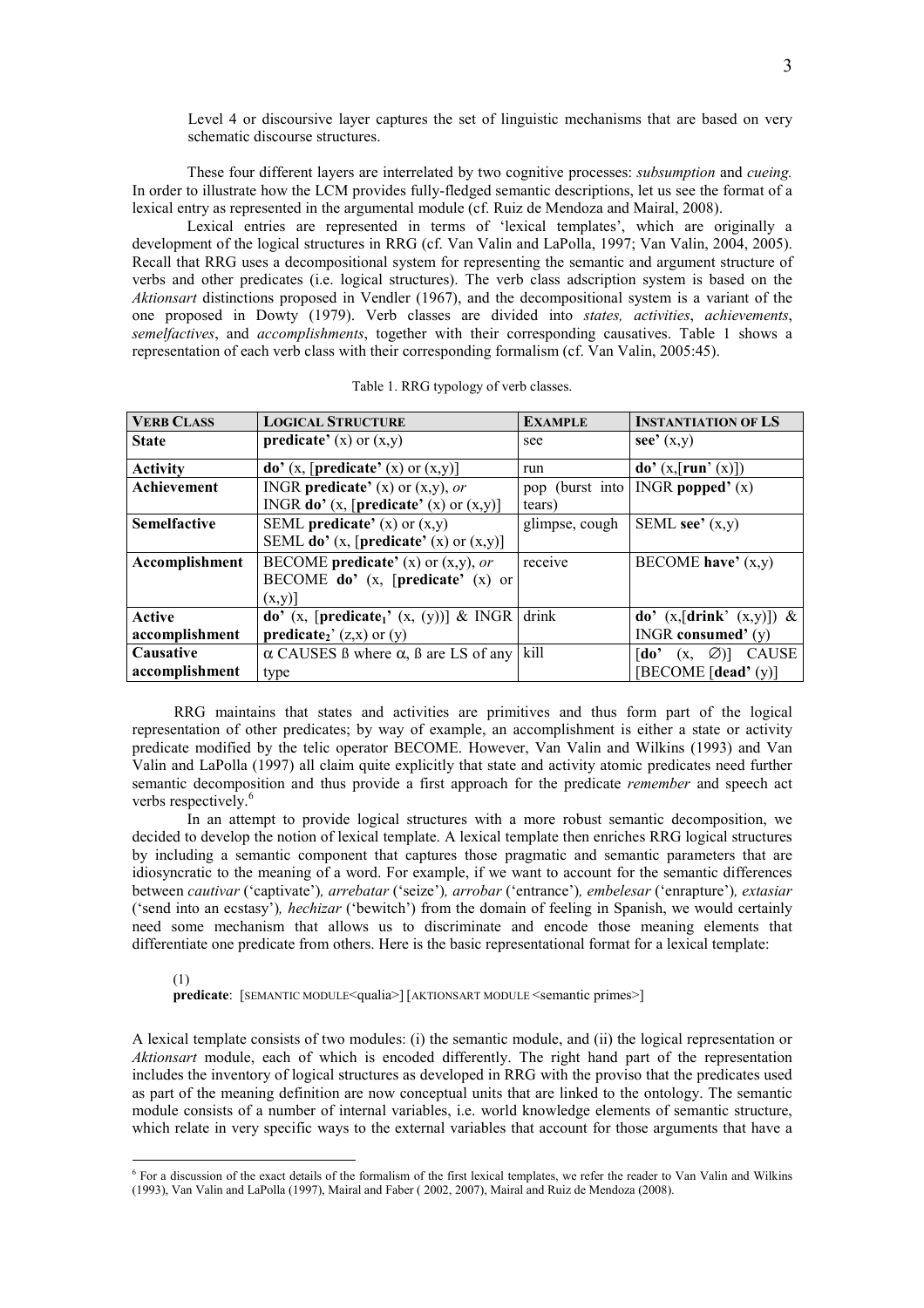grammatical impact. We have used Pustejovsky's (1995) quale as part of the notational device to represent this semantic information. Consider the following example<sup>7</sup>:

(2) fathom: EVENTSTR: know' (x, y) QUALIASTR:  ${Q_F: MANNER : MagnObstr think'}(x, y)$  $Q_T$ : Culm know'  $(x, y \leq ALL$ >)}

The Aktionsart module specifies that this predicate is a state predicate that takes two variables  $(x,$ y). This state structure is in turn defined by a primitive predicate know', which, together with the primitive think', are the two defining predicates for the complete lexical domain of cognitive verbs. The semantic module is expressed in terms of two *qualia*: the *formal* and the *telic*. The formal *quale* describes the great difficulty involved in carrying out the process of thinking, i.e. it includes the semantic attributes by means of which fathom is semantically distinguished within the larger set of cognition predicates in English<sup>8</sup>. The telic, as encoded in  $Q_T$ : Culm know' (x,y), specifies the culmination of the process of acquisition of knowledge, that is, the final process of understanding something.

Hence, the LCM represents lexical entries with a formalism that includes a description that goes well beyond those aspects that are grammatically relevant and thus include all those semantic and pragmatic parameters that, although these are not syntactically visible, are also part of the meaning of a word (cf. Levin and Rappaport, 2005:chapter 7). Thus, if the output of the LCM is a fine-grained delicate description of all aspects involved in meaning construction, then the LCM offers a very nice framework for the development of NLP applications based on a deep semantic approach.

### 2.2. The technological context: The architecture of a knowledge base

FunGramKB is a multipurpose lexico-conceptual knowledge base for NLP systems, mainly those requiring language understanding. FunGramKB is made up of two information levels, which in turn consist of several independent but interrelated modules:

Lexical level (i.e. linguistic knowledge):

- The lexicon stores morphosyntactic, pragmatic and collocational information about lexical units.<sup>9</sup>
- The morphicon helps our system to handle cases of inflectional morphology.

Conceptual level (i.e. non-linguistic knowledge):

 $\overline{a}$ 

- The ontology is presented as a hierarchical catalogue of all the concepts that a person has in mind when talking about everyday situations. Here is where semantic knowledge is stored in the form of meaning postulates.
- The cognicon stores procedural knowledge (e.g. how to fry an egg, how to buy a product, etc.) by means of conceptual proto-macrostructures, i.e. script-like schemata in which a sequence of stereotypical actions is organised on the basis of temporal continuity, and more particularly on Allen's temporal model (Allen, 1983; Allen and Ferguson, 1994).
- The onomasticon stores information about instances of entities and events, such as Bill Gates, Taj Mahal, or 9/11. This module stores two different types of schemata (i.e. snapshots and stories), since instances can be portrayed synchronically or diachronically.

<sup>7</sup> We refer the reader to Mairal and Ruiz de Mendoza (2008) for further discussion on the format of lexical templates and quale.

<sup>&</sup>lt;sup>8</sup> Note that 'Magn Obstr' are two lexical functions that have been formulated within the framework of Mel'cuk's Explanatory and Combinatorial Lexicology (ELC) (cf. Aloson Ramos, 2002).<br><sup>9</sup> We refer the reader to Periñán and Mairal (2009) for a detailed description of the features and values in FunGramKB lexical

entries.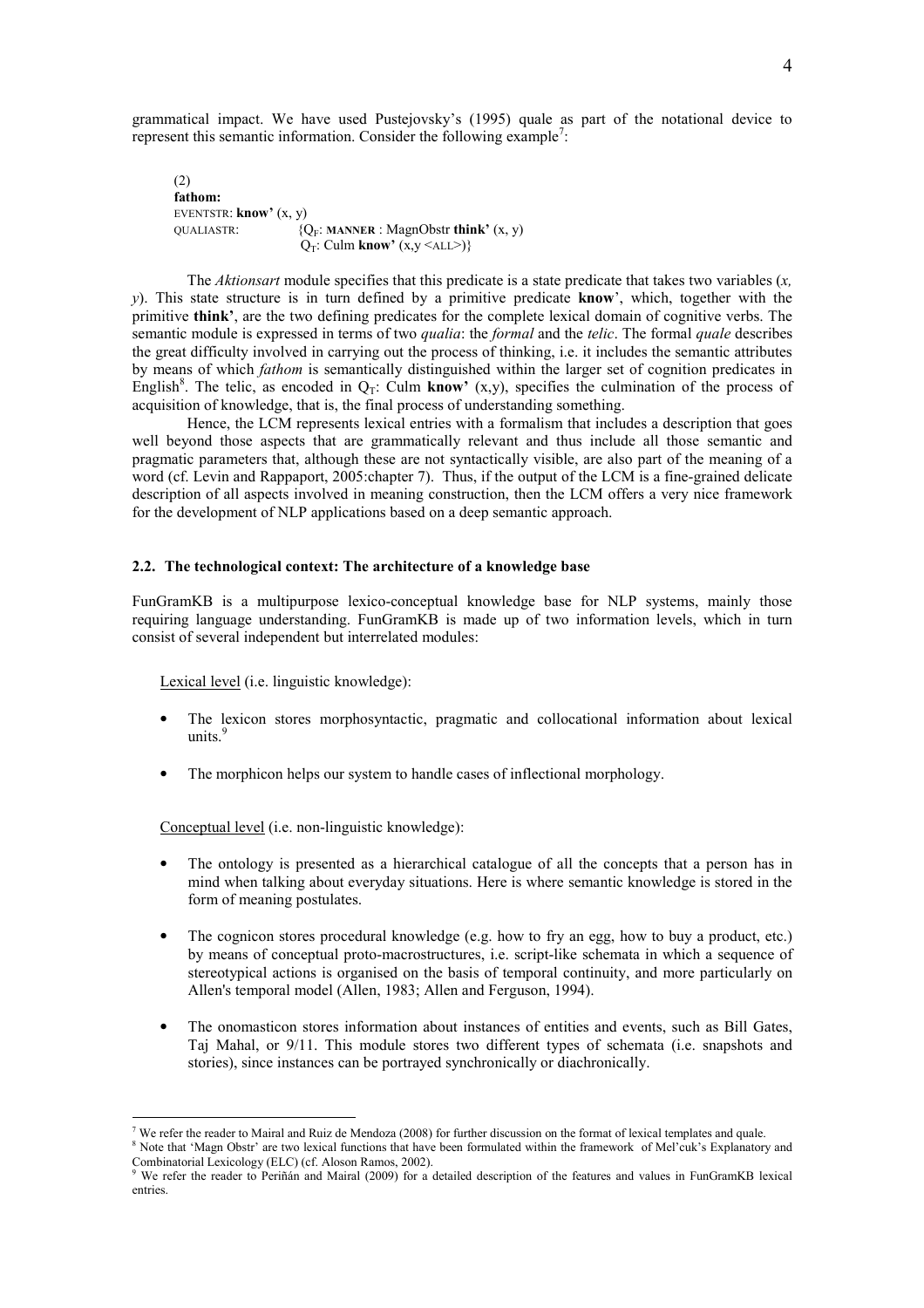It is important to note that while the lexical module captures language specific properties, the conceptual level is language independent (cf. Section 3 for the notion of 'universality'). This means that knowledge engineers build just one ontology, one cognicon and one onomasticon, while linguists have to develop one lexicon and one morphicon for German, one lexicon and one morphicon for Spanish and so on for each of the languages involved in the knowledge base $10$ .

 The FunGramKB ontology distinguishes three different conceptual levels, each one of them with concepts of a different type:

- (i) Metaconcepts (e.g. #ABSTRACT, #COLLECTION, #MOTION, #POSSESSION, #TEMPORAL etc) constitute the upper level in the taxonomy, as a result of the analysis of the most relevant linguistic ontologies, i.e. DOLCE, Generalized Upper Model, SIMPLE, SUMO etc. The FunGramKB ontology is actually split into three subontologies, since subsumption (IS-A) is the only taxonomic relation permitted, and therefore each subontology arranges lexical units of a different part of speech: i.e. #ENTITY for nouns, #EVENT for verbs, and #QUALITY for adjectives and some adverbs.
- (ii) Basic concepts, which are preceded by symbol +, are used as defining units which enable the construction of meaning postulates for basic concepts and terminals, as well as taking part as selection preferences in thematic frames: e.g.  $+FAR$  00,  $+FEEL$  00, +HOT $\,$  00, +MONEY $\,$  00, +SAY $\,$  00, +WINDOW $\,$  00 etc.
- (iii) Terminals, which are headed by symbol \$, are those concepts which have no definitory potential to take part in meaning postulates: e.g. \$AVENUE\_00, \$DAGGER\_00, \$GLEAM\_00, \$JULY\_00, \$OBSOLETE\_00, \$SENILE\_00 etc.

In FunGramKB, basic and terminal concepts are not stored as atomic symbols but are provided with semantic properties such as the thematic frame and the meaning postulate. Both of them are conceptual schemata, since they employ concepts—and not words—as the building blocks for the formal description of meaning. Thus, thematic frames as well as meaning postulates become languageindependent semantic knowledge representations.

Every event and quality in the ontology is assigned one thematic frame, i.e. a prototypical conceptual construct which states the number and type of participants involved in the cognitive situation portrayed by the concept. Consider the thematic frame of +OPEN\_01, to which lexical units such as *open* [Eng] or *abrir* [Spa] are linked:

(3)

# TF:  $(x1)$ Agent  $(x2: +DOOR_00^+ + WINDOW_00)$ Theme  $(x3)$ Location  $(x4)$ Origin  $(x5)$ Goal

Thematic frames can also include those selectional preferences typically involved in the cognitive situation.<sup>11</sup> Thus, thematic frame (1) describes a prototypical cognitive scenario in which "entity<sub>1</sub> (Agent) moves entity<sub>2</sub> (Theme)—being typically a door or window—from one place (Origin) to another (Goal), there also being a place (Location) along which entity<sub>2</sub> moves". It should not be forgotten that, although one or more subcategorization frames can be assigned to a single lexical unit, every concept is provided with just one thematic frame.

Alternatively, a meaning postulate is a set of one or more logically connected predications  $(e_1, e_2)$  $e_2... e_n$ ), which are conceptual constructs carrying the generic features of the concept<sup>12</sup>. Meaning postulates integrate the information stated in a thematic frame. For example, the basic concept + WEAVE 00, which belongs to the metacognitive dimension #TRANSFORMATION  $>$  #CREATION, specifies a thematic frame such that an entity (Theme), typically a human being, creates another entity (Referent), typically a cloth or a basket:

(4)

 $\overline{a}$ 

#### TF:  $(x1: +HUMAN_00)$ Theme  $(x2: +CLOTH_00^+ +BASKET_00)$ Referent

This information is fully integrated into the meaning postulate, which presents a semantic representation of the basic concept +WEAVE\_00:

 $10$  English and Spanish are fully supported in the current version of FunGramKB, although we have just begun to work with other languages, i.e. German, French, Italian, Bulgarian and Catalan.

<sup>&</sup>lt;sup>11</sup> Selectional preferences are stated when they can exert some predictive power on the participant. A protocol is currently being developed in order to determine coherent membership criteria for the selectional preferences of participants in thematic frames.

 $12$  Periñán-Pascual and Arcas-Túnez (2004) describe the formal grammar of well-formed predications for meaning postulates in FunGramKB.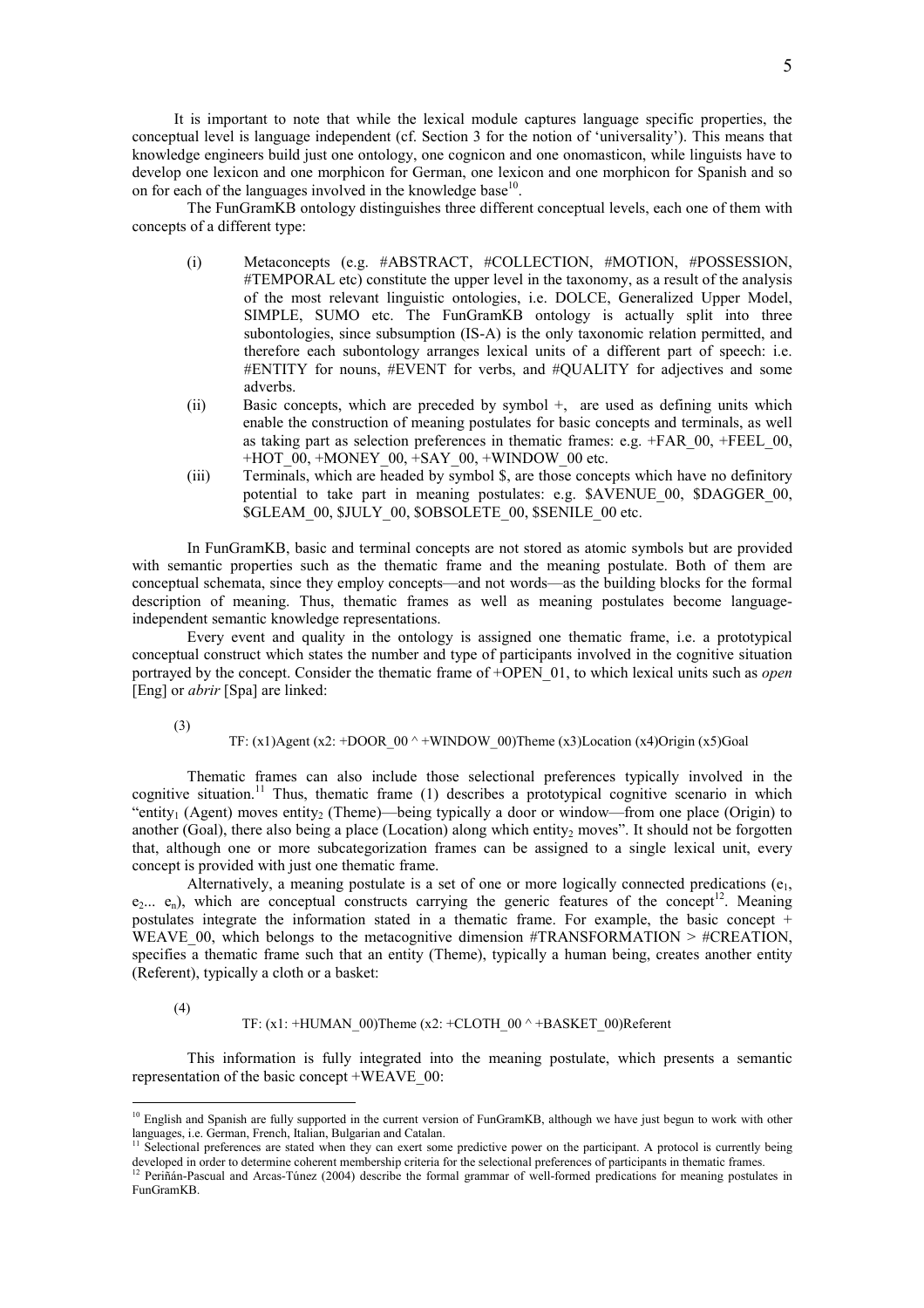(5) MP:  $+(e1: +CREATE 00 (x1)$ Theme (x2)Referent (f1:  $+HAND 00$  |  $+MACHINE 00)$ Instrument (f2: +THREAD\_00 ^ +STRING\_00)Means (f3: +HUMAN\_00)Beneficiary)

 The genus of the meaning postulate is the superordinate +CREATE\_00, which is modified by three differentiae (f1), (f2) and (f3) that express the instrument, the means and the beneficiary respectively. The definition would go as follows: an entity creates another entity for someone (Beneficiary) with an Instrument (typically a hand or a machine), and by using a string or a thread (Means).

In essence, FunGramKB is provided with a universal, linguistically-motivated and generalpurpose ontology. At this stage, a further issue that arises is to explore whether a conceptual approach offers a more viable framework for meaning construction than a lexical approach.

# 3. Ontological semantics in RRG

 $\overline{a}$ 

As shown in Figure 1, FunGramKB adopts a conceptualist approach, whereby the ontology is the pivotal component that feeds the lexicon. In this section, we will deal with how the ontology and the lexicon interact, and more particularly, how conceptual properties such as thematic frames and meaning postulates interact with information stored in lexical entries, resulting in the construction of Conceptual Logical Structures  $(CLS)^{13}$ . We claim that an ontological semantic approach minimizes redundancy and maximizes informativeness in the lexicon. In what follows we will highlight some of the advantages



Figure 1. FunGramKB modules.

<sup>&</sup>lt;sup>13</sup> This type of approach is very similar in many respects to Jackendoff's (1990; 2002) universal approach since the different lexica are largely based on one single ontology. Thus, the role of a CLS is to serve as a bridge between the more abstract level as represented in the ontology and the particular idiosyncrasies as coded in a given linguistic expression.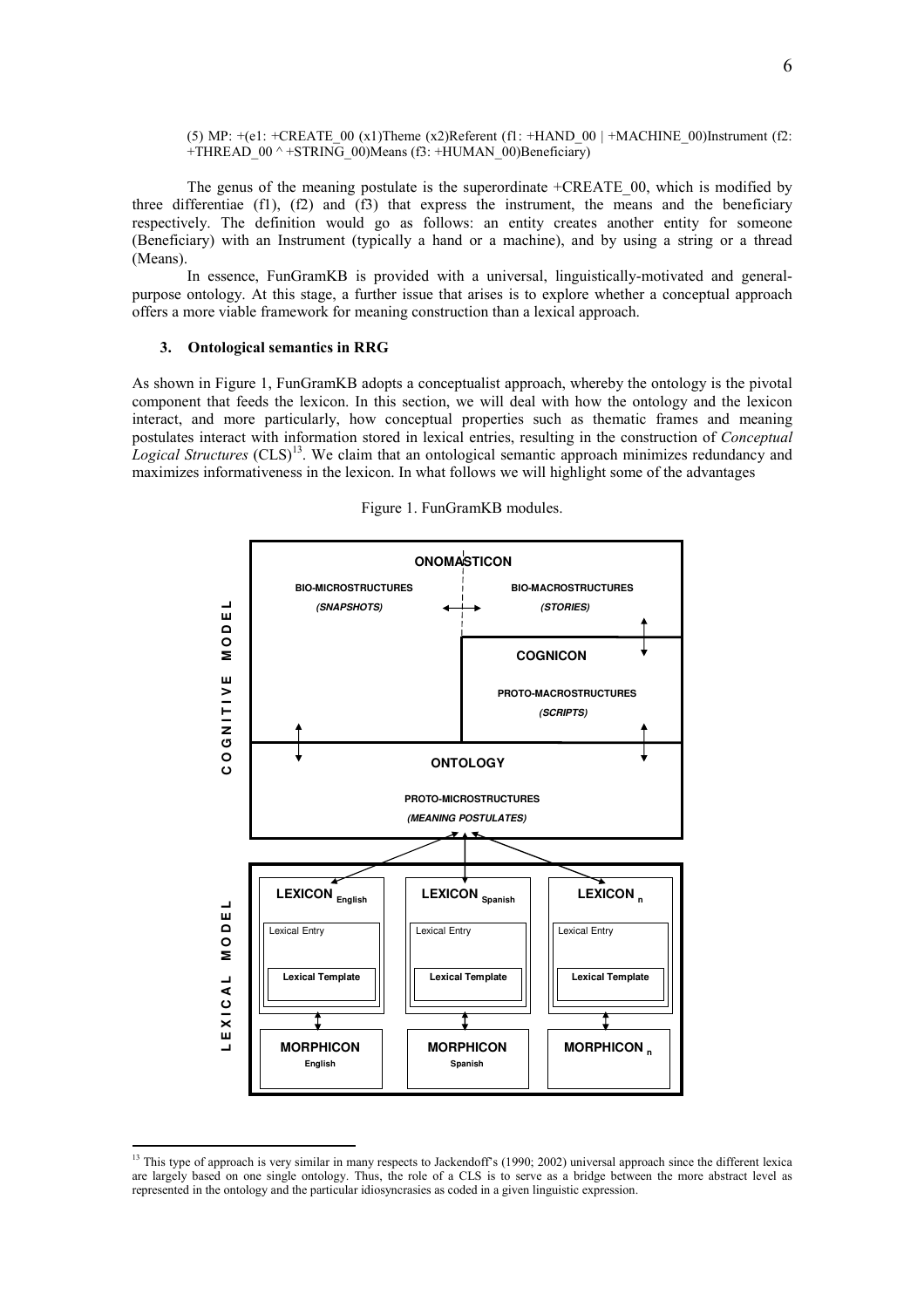The benefits of a conceptual approach to the classical model of logical structure can be summarized as follows. Firstly, lexical representations in the form of CLSs now become real language independent representations, since these are made of concepts and not words. Let us clarify what we mean by 'universal' here. CLSs are not made of words, i.e. lexical material, but of concepts. Recall that our ontology takes the form of a universal concept taxonomy, where "universal" means that every concept<sup>14</sup> we imagine has, or can have, an appropriate place in this ontology (Corcho, Fernández López and Gómez Pérez 2001). Instead of adopting a strong approach like that represented by the Natural Semantic Metalanguage approach (cf. Goddard and Wierzbicka, 2002), which identifies a reduced inventory of semantic primitives that are used to represent meaning, FunGramKB posits an inventory of basic concepts which are not all deemed as universal primitives, unless a so-called 'stepwise conceptual decomposition<sup>'15</sup> is applied to CLSs. Our ultimate aim is to have an inventory of concepts, regardless of whether these are universal or not, that can be used to define any word in any of the European languages that are claimed to be part of the ontology we have designed, i.e. any word can be defined by using the basic concepts we have in the ontology, which does not necessarily mean that the actual design of the ontology corresponds to a universal representation of the world. Hence, CLSs are lexically-oriented schemata containing elements of a universal semantic metalanguage, which means that these representations have cross-linguistic validity.

As for the second feature, a conceptualist approach like the one maintained here offers an elegant solution for the choice of the correct prime. In connection with this, we claim that a prime or an undefinable is always associated to the concept to which the lexical unit is linked. This allows us to avoid the problem of having to regard as undefinable predicates which can be further semantically decomposed, e.g. defining the predicate *redden* in terms of BECOME red', or *popped* in terms of INGR **popped**', or activity predicates like *sing* or *drink* in terms of **do'**  $(x,[drink' (x)])$  or **do'**  $(x,[sing' (x)])$ . The innovation here with respect to the original RRG proposal resides in finding a systematic procedure to identify the correct prime together with a uniform framework for decomposing semantically every predicate until we arrive at the undefinable elements. Consider the Spanish predicate arreglar, which has two potential meanings: (i) put into a proper or systematic order (e.g. "arrange the flowers in the vase"), and (ii) restore by replacing a part or putting together what is torn or broken (e.g. "She offered to repair my TV set"; "Will you repair my shoes please"). Each sense will be linked to a different concept, +TIDY\_00 and +REPAIR\_00 respectively, which will be represented by the following meaning postulates:

 $(6)$  +TIDY 00  $+(e1: +DO_00 (x1)$ Theme  $(x3)$ Referent (f1: (e2:  $+BE_01 (x2)$ Theme (x4: \$TIDY D\_00)Attribute))Result)

(7)  $+REPAIR_00$ <br>+(e1:  $+CHANGE_00$ +CHANGE  $\overline{00}$  (x1)Theme (x2)Referent (f1: (e2: past +DAMAGE 00 (x3)Theme  $(x2)$ Referent))Reason (f2: (e3: pos +OPERATE 00 (x4)Theme (x2)Referent))Result)

Both would be part of the #TRANSFORMATION dimension and the two relevant participants are a Theme (i.e. entity that transforms another entity) and a Referent (i.e. the entity that is transformed by another entity). Then, (6) has the following interpretation: an entity does something to another entity with the result that a different entity is now tidy. Additionally, (7) is interpreted as follows: an entity  $x_1$ changes an entity  $x_2$  because an entity  $x_3$  has damaged  $x_2$  with the result that an entity  $x_4$  operates on  $x_2$ . The following two CLSs will be automatically generated:

(8)  $[-DO_0 (x_{Theme}, 0)]$  CAUSE  $[BECOME + TIDY_00 (y_{Referent})]$ 

 $\overline{a}$ 

(9)  $[-\text{DO } 00 \text{ (x }_{\text{Theme}}, 0)] \text{ CAUSE } [\text{BECOME } + \text{REPAIR} \text{ } 00 \text{ (y }_{\text{Refarent}})]$ 

 In sum, a conceptualist approach opens the door to the ability to link primes as posited in CLSs with conceptual units in the ontology. From this it follows that the use of concepts as building blocks in

<sup>&</sup>lt;sup>14</sup> Terms such as "class", "category" or "semantic type" are often used in ontology engineering to refer to elements such as FunGramKB "concepts". However, we prefer the latter, since it better describes the domain of processing in the two-tier model of our NLP knowledge base, i.e. lexical level and conceptual level.<br><sup>15</sup> This teal is a conceptual level and conceptual level.

<sup>15</sup> This task is partly founded on Dik's (1989) 'stepwise lexical decomposition' principle, which establishes a way of interrelating lexical entries where the definiens in a meaning postulate can be converted into the definiendum of another meaning postulate. The fact that Dik's functional model is provided with a lexical decomposition process enables the construction of meaning postulates in a simple fashion, as well as minimizing information redundancy. In FunGramKB, the stepwise conceptual decomposition is similar to Dik's principle, apart from the fact that the main building blocks of our meaning representations are not lexical units but concepts. Therefore, the stepwise conceptual decomposition is defined as the process in which conceptual units in a predication are substituted by their respective meaning postulates until a meaning representation composed of metaconceptual primitives is reached.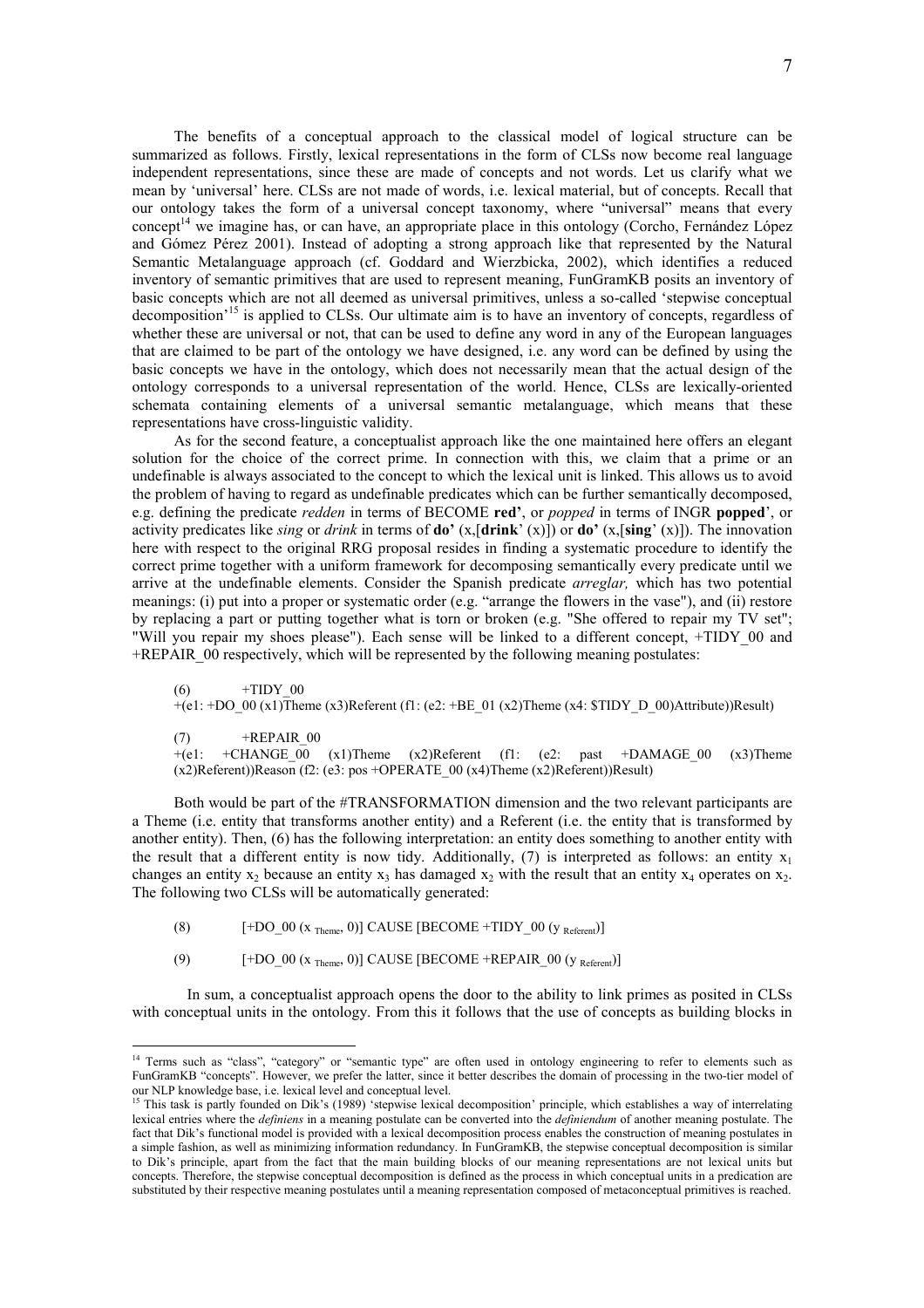lexical meaning representations removes the problem of semantic ambiguity and, since the semantic knowledge repository is shared by all lexica, this also provides a consistent procedure to successfully reach standardized definiens.

Thirdly, we maintain that CLSs together with the meaning postulates and the thematic frames in the ontology provide a full-grained semantic decomposition provided that meaning postulates contain the world-knowledge information of the concept that lexical entry is linked to: every subcategorised element in the CLS of a lexical unit is referenced through thematic roles to a participant in the thematic frame of the concept to which that lexical unit is linked, and, in turn, every participant in that thematic frame is referenced through co-indexation to a participant in the meaning postulate of that concept. To illustrate, let us consider the CLSs for the verb write in the instance (10a).

(10) a. John wrote a letter to Peter. b.  $[+DO_00$  (%JOHN\_00<sub>Theme</sub>,  $[+WRITE_00$  (%JOHN\_00<sub>Theme</sub>, +LETTER\_00<sub>Referent</sub>)]) & INGR  $+{\rm EXIST\_0\overline{0}}$  (+LETTER\_00<sub>Referent</sub>)] PURP +HAVE\_00 (%PETER\_00<sub>Goal</sub> +LETTER\_00<sub>Referent</sub>)<sup>16</sup>

This verb designates an active accomplishment which is further modified by a default argument (to Peter) (Pustejovsky 1995: 63), which functions as an argument adjunct with a purposive meaning (cf. Van Valin and LaPolla, 1997: 382-384). The CLS (10b) can be enriched by the semantic properties of the main concepts involved, i.e.  $+$ WRITE 00 and  $+$ LETTER 00 as specified in (11).

| (11) | $+WRITE$ 00 | Thematic Frame:<br>$(x1: +HUMAN 00)$ Theme<br>$(x2: +WRITING 00^+ +IMAGE 00)$ Referent                                                                                                                                                                                                       |  |
|------|-------------|----------------------------------------------------------------------------------------------------------------------------------------------------------------------------------------------------------------------------------------------------------------------------------------------|--|
|      |             | Meaning Postulate:<br>+(e1: +CREATE 00 (x1)Theme (x2)Referent (f1: +PENCIL 00 $\land$ +PEN 00 $\land$<br>+MACHINE 00)Instrument (f2: +PAPER $00$   +WALL 00)Location (f3:<br>$+ON$ 00)Position)                                                                                              |  |
|      | +LETTER 00  | Meaning Postulate:<br>$+(e1: +BE 00(x1: +LETTER 00)$ Theme (x2: +DOCUMENT 00)Referent)<br>*(e2: +PUT 00 (x3: +HUMAN 00)Agent (x1)Theme (x4)Origin (x5:<br>+ENVELOPE 00)Goal (f1: +IN 00)Position (f2: (e3: +SEND 00 (x3)Agent<br>$(x5)$ Theme $(x3)$ Origin $(x6: +HUMAN 00)$ Goal))Purpose) |  |

In this case, and when all constructs are fully integrated, the FunGramKB reasoner can infer that "John probably used a pencil, a pen, or a machine to write the letter" and that "he probably put the letter inside an envelope in order to send it to Peter".

#### 4. Concluding remarks

 $\overline{a}$ 

Recent research in the Lexicom research group has shown that the LCM, a comprehensive model for meaning construction, can accommodate a lexical conceptual knowledge base, which will eventually serve for the development of NLP applications, i.e. the design of intelligent agents in the framework of the semantic web, the development of intelligent question-answer systems that go beyond factoid questions, cross-linguistic information retrieval applications etc. This type of research evidences the urgent need to collaborate with other disciplines and then cultivate more fertile challenges for linguistic research.

 In this context, Enrique was also a leader for all of us. He has left us with an invaluable intellectual legacy, i.e. an impressive and brilliant scientific work as represented in his extensive scientific production. But, Enrique's legacy goes well beyond his actual linguistic production and steps into a more qualitative sphere where he succeeded in transmitting an overwhelming enthusiasm and love for the study of language in all its different manifestations. Moreover, his open-mindedness towards new ideas and theories together with an attitude firmly seated in rigorous criteria to recognize tensions among different competing frameworks and apprehend the best of both worlds made Enrique a prestigious scholar and a great colleague and friend. His attitude towards Linguistics, and we'd dare say, towards life is the best tribute that will always preserve in our memory. Thanks, Enrique, for teaching us what the game of science should consist of.

<sup>&</sup>lt;sup>16</sup> Note that this representation does not account for the rest of the semantic operators (i.e. tense, aspect, modality, illocutionary force etc.) that are also part of the conceptual logical representation of this sentence.